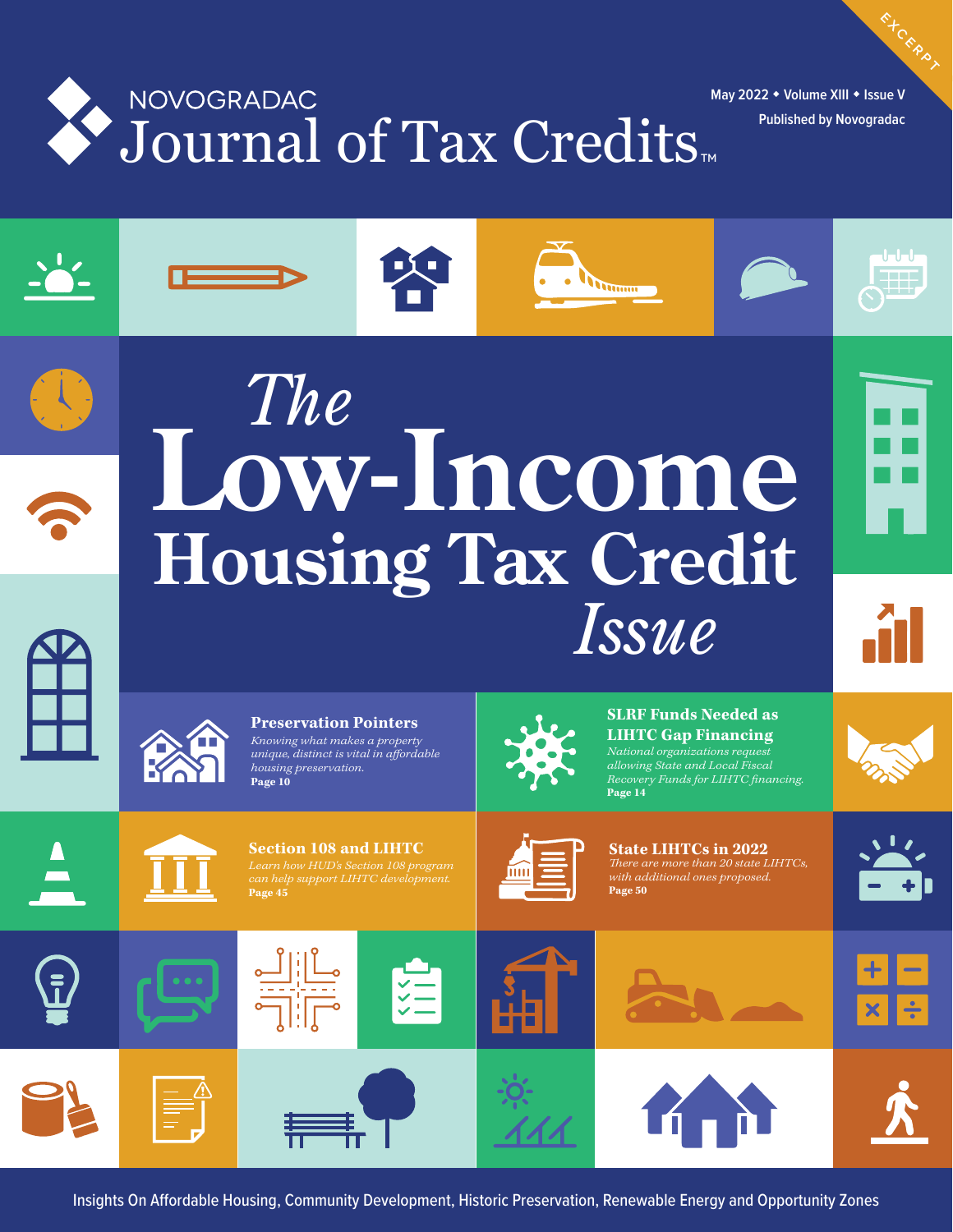

## **HISTORIC TAX CREDIT TOOL BOX**  $\frac{16}{26}$

## Beyond the Dollars: The Intangible Impact of Twinned HTC/LIHTC Projects



**CINDY HAMILTON, HERITAGE CONSULTING GROUP**

Across the United States, municipalities are struggling to meet a seemingly neverending increase in demand for affordable housing.

While the need for affordable housing is greater than ever, the challenge of providing sufficient affordable units to meet demand has been apparent for nearly a century. Beginning in the 1930s, the federal government began to assume responsibility for the construction of affordable housing. Through the use of state and federal funding, local and regional housing authorities were given the ability to clear derelict tenements and build adequate and affordable housing for those who need it most.

Beginning in the mid-20<sup>th</sup> century, private and nonprofit developers entered into the equation. Private development remains the predominant method of

*Image: Courtesy of Hugh Loomis* **The General John F. Reynolds School, Philadelphia.**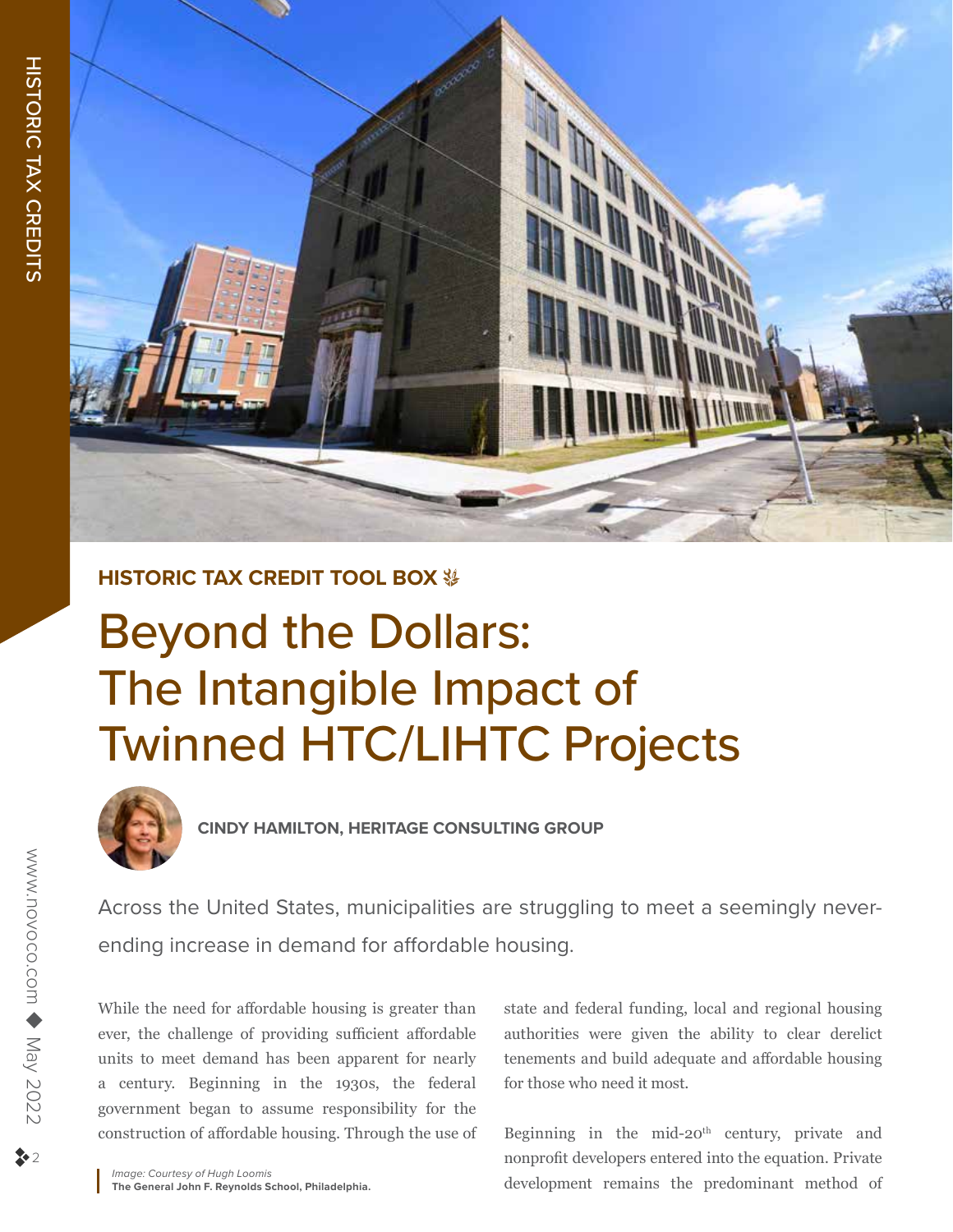affordable housing construction. For many of these private developers, new construction provides the best opportunity to accomplish the individual company's mission, as well as maintain financial viability of the project. Another common approach, however, is the rehabilitation of historic buildings made possible by twinning historic tax credits (HTCs) and low-income housing tax credits (LIHTCs). Some developers work intimately with both, affording them the ability to comment on the pros and cons of the twinned approach.



*Image: Courtesy of Hugh Loomis* **General John F. Reynolds School's wide interior corridors are considered an attribute by the developer and tenants alike.**

## **HELP USA**

Among these developers is David Cleghorn, chief housing officer for the nonprofit HELP USA.

Cleghorn has an unusual background in the affordable housing industry. Following college, he went right to work doing homeless outreach and case management for homeless individuals who suffer from mental illness. This led to his next job at Project Home in Philadelphia, which brought him into the world of real estate development. It was at Project Home that Cleghorn got his initial experience with paired HTC/LIHTC developments. He joined HELP USA 10 years ago.

HELP USA was founded in 1986 with the goal to provide affordable housing and additional services to both low-income and transitioning homeless individuals. HELP USA has completed 30 affordable housing developments across multiple states,

including New York and Pennsylvania. Included among their portfolio are two rehabilitation projects of historic Philadelphia schools that now stand out as excellent examples of how historic buildings can be repurposed to serve as housing.

## **Rehabilitating Two Schools**

First was the rehabilitation of Spring Garden School No. 1, which was built in 1928 and rehabilitated by HELP USA in 2017 as the Lural Lee Belvins Veterans Center. More recently, however, HELP USA undertook the rehabilitation of the Gen. John F. Reynolds School, an Art Deco-style school built in 1926. The Reynolds school's rehabilitation was completed in late 2021. According to Cleghorn, both Spring Garden School No. 1 and the Gen. John F. Reynolds School stand out among the company's projects. As he put it, "the two school buildings are hands down the nicest in our portfolio."

Despite this, Cleghorn noted that pairing the two tax credit incentives comes with its own set of challenges that one must learn to navigate in order to mitigate issues with project financing and construction timeline. As Cleghorn explained, "the LIHTC process on its own can be easier to deal with than a twinned LIHTC/HTC." Primarily, Cleghorn noted "the LIHTC program is designed for building affordable housing and has been tailored to achieve quality and efficiency standards specifically for that purpose. Adding HTC into the mix," Cleghorn continued, "can add complexities as the historic requirements at times oppose the requirements set forth by the state housing agencies, specifically with respect to, for example, energy efficiency."

That being said, Cleghorn said that the two programs can pair well with careful planning and an experienced team.

"In general, it has been our experience that projects pairing HTCs and LIHTCs can be effective in both increasing the total number of affordable units in a municipality, while also instilling a sense of pride in that area's history," Cleghorn said. Understanding how to navigate the HTC program and anticipate what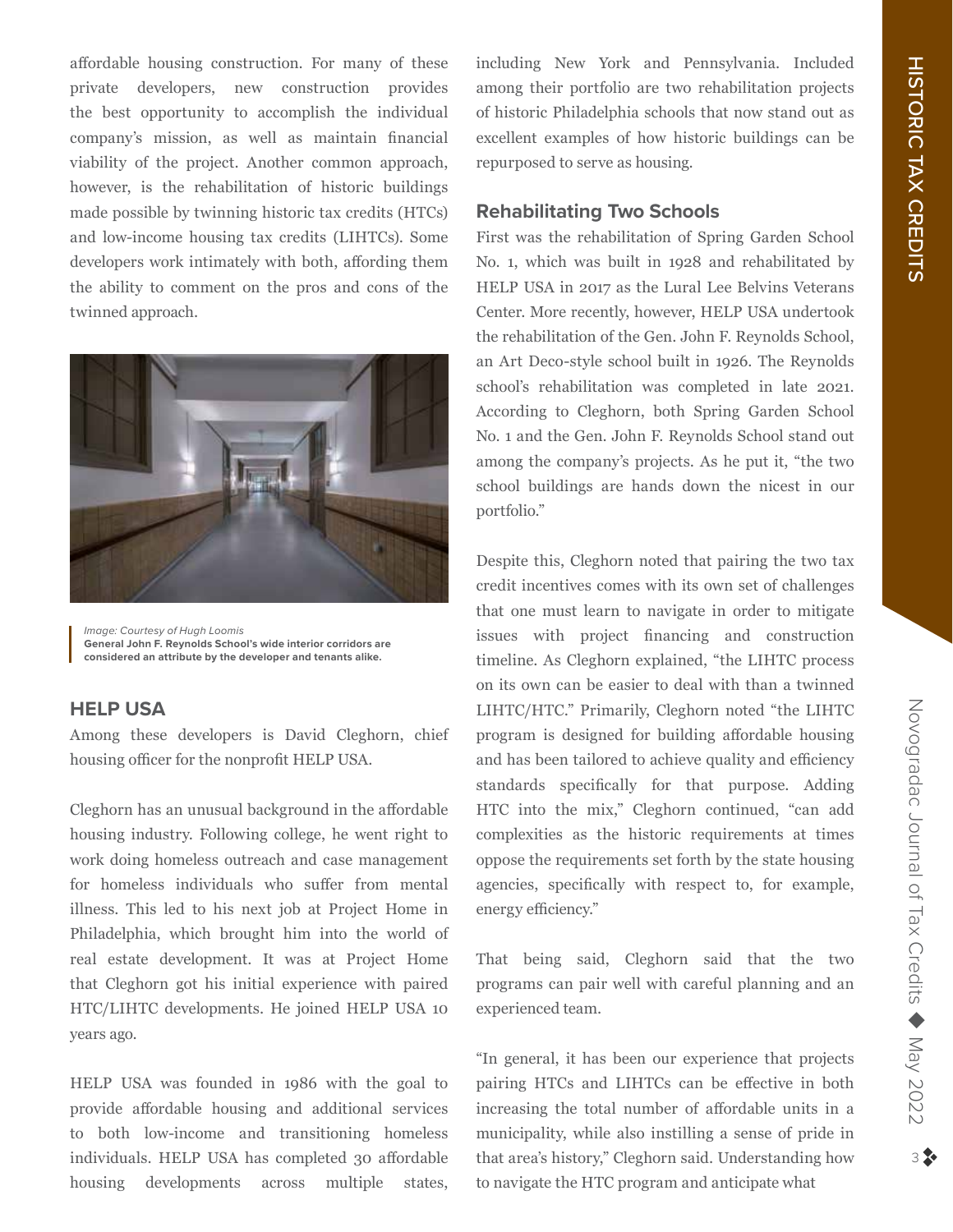will be required by the National Park Service (NPS) and how that may conflict with the housing agency requirements is key in being able to successfully pair the two credits.

For the two school projects, HELP USA benefited as the buildings were already listed in the National Register of Historic Places, saving considerable time and risk, as he put it, "ensured that the projects' financing and timeline lined up appropriately." Although on the surface, as early  $20<sup>th</sup>$  century urban schools, the projects appear similar, once you dig in to the project specifics, they showcase how each HTC project is truly unique.

## **Different Challenges**

The earlier Spring Garden project, for example, was in a much worse physical condition at the beginning of the process, having been vacant for decades. "W had to repair or replicate certain features throughout the building," said Cleghorn. "The windows presented a significant challenge."

At the start of the project, the historic windows remained in place, therefore, the team was required match the historic in profile and design. Ultimately, wood windows were chosen as a local window manufacturer was able to meet the project's cost and schedule requirements.

Spring Garden had specific green requirements that the development was forced to meet, which at times were at odds with the HTC program. This was especially evident in the HVAC system, which required the use of different systems for the third floor than the lower two floors. The use of triple-glazing at the windows was also explored to achieve energy performance requirements, but ultimately the NPS would not approve this solution as the glazing would not have a clear appearance.

The Reynolds school project, however, did not have as many issues. For example, Cleghorn recalled that the Reynolds school no longer had original windows. The team, therefore, was able to install new aluminum

windows that closely matched the original appearance of the school's windows, but with greater flexibility on the dimensions and profiles. Similarly, the school was not in as bad a condition, which meant less demolition and repair work.

Despite their differences, upon completion, the two schools were both effectively transformed into multifamily housing. Cleghorn explained that the former classrooms were big enough to meet the Pennsylvania Housing Finance Agency's square footage requirements. "The corridors, meanwhile, have become a significant component of the buildings," said Cleghorn. "Residents have decorated the spaces, making their unit entries truly their own." While some developers rehabilitating historic schools find difficulties with the NPS requirement to retain the wide corridors and tall ceilings, HELP USA embraced these features and consider them to be attributes. Their tenants clearly agree.

The true impact of these developments, however, went well beyond the dollars and the reuse of an historic building. The Reynolds school recently held an open house where residents were able to view their new home for the first time.

"People were in tears. They were blown away with how beautiful the units are," Cleghorn said. "We've seen a terrific response to the incorporation of historic fabric in these units. The residents love to see the unique qualities of these buildings. It is something that instills a sense of pride in their new home."

Twinning HTCs with LIHTCs may not always result in a perfect marriage, as the goals of the programs do not always align. In some instances, it may not even be the most financially feasible option. For the developers that complete these developments and for the people that ultimately live within them, however, there is an intangible result that cannot be measured in a pro forma. The successful rehabilitation of the Spring Garden and Reynolds schools effectively illustrate the importance of utilizing the two credits.  $\ddot{\bullet}$ 

*Cindy Hamilton is president of Heritage Consulting Group.*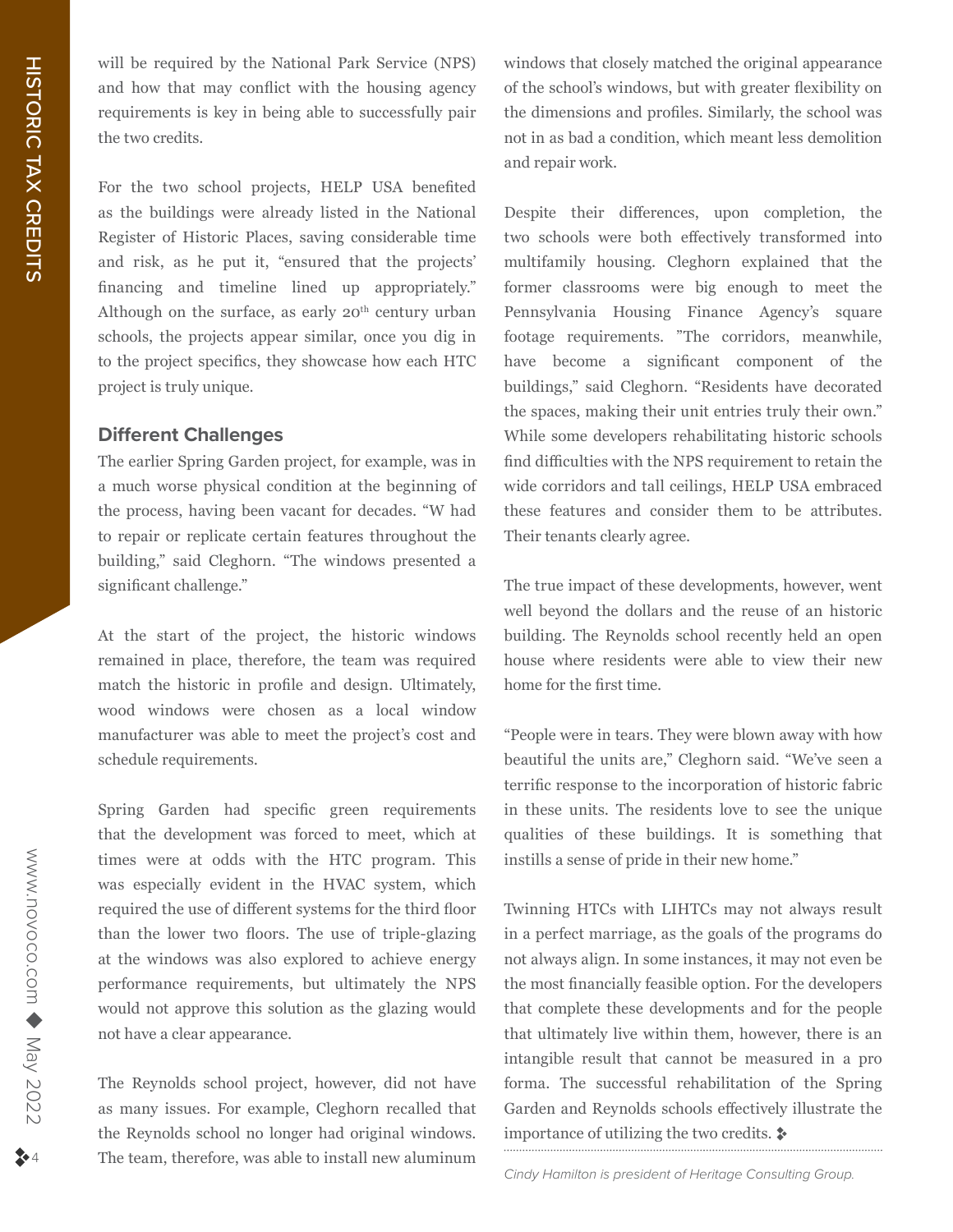## *© Novogradac 2022 - All Rights Reserved.*

*This article first appeared in the May 2022 issue of the Novogradac Journal of Tax Credits. Reproduction of this publication in whole or in part in any form without written permission from the publisher is prohibited by law.*

*Notice pursuant to IRS regulations: Any discussion of U.S. federal or state tax issues contained in this article is not intended to be used, and cannot be used, by any taxpayer for the purpose of avoiding penalties under the Internal Revenue Code; nor is any such advice intended to be used to support the promotion or marketing of a transaction. Any discussion on tax issues reflected in the article are not intended to be construed as tax advice or to create an accountant-client relationship between the reader and Novogradac & Company LLP and/or the author(s) of the article, and should not be relied upon by readers since tax results depend on the particular circumstances of each taxpayer. Readers should consult a competent tax advisor before pursuing any tax savings strategies. Any opinions or conclusions expressed by the author(s) should not be construed as opinions or conclusions of Novogradac & Company LLP.* 

*This editorial material is for informational purposes only and should not be construed otherwise. Advice and interpretation regarding property compliance or any other material covered in this article can only be obtained from your tax advisor. For further information visit www.novoco.com.*